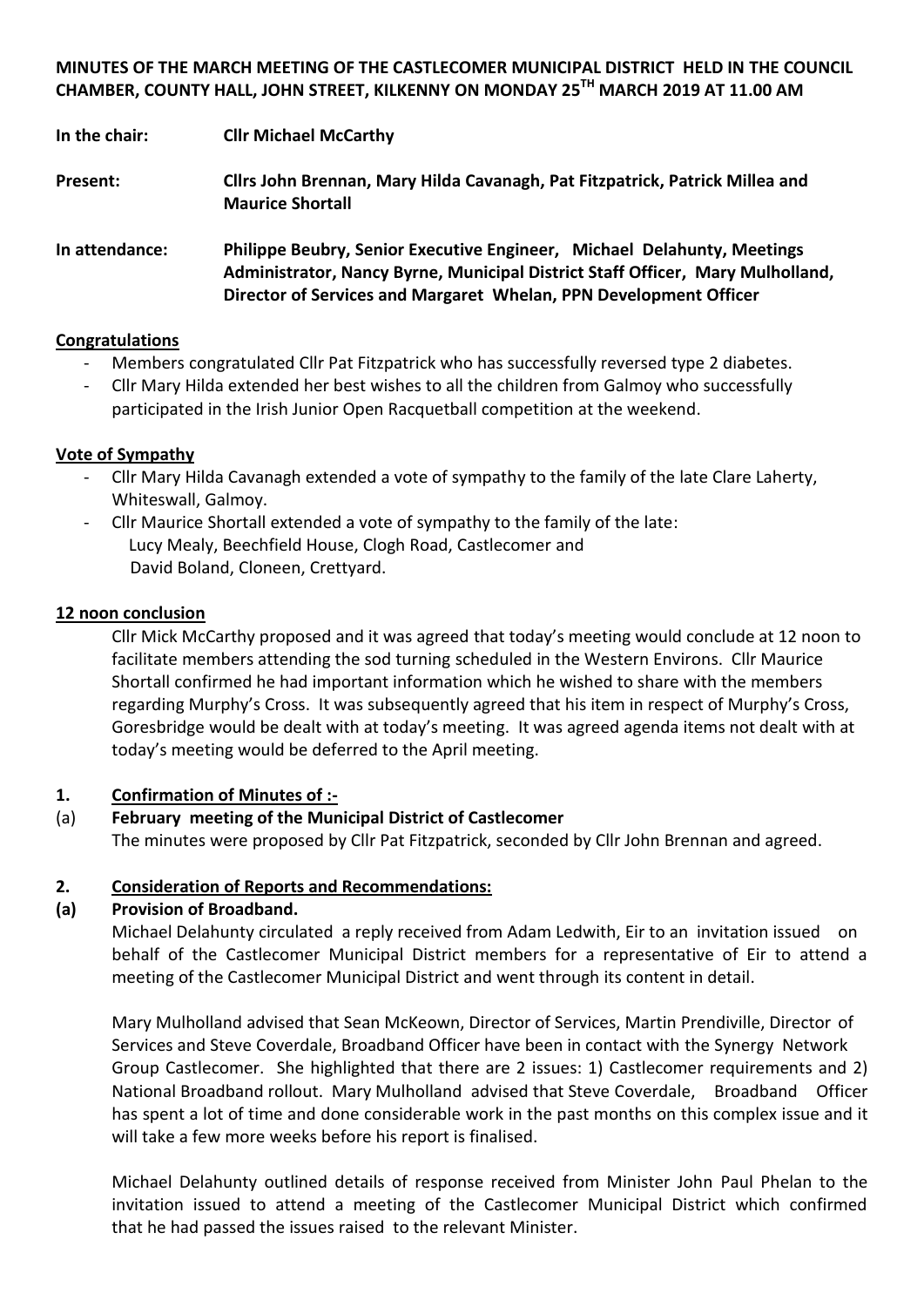Contributions were received from the members as follows:-

- Members expressed their dissatisfaction with Eir's failure to attend a meeting of the Castlecomer Municipal District.
- The implications of poor broadband for the various sectors including businesses, farming and students in the Castlecomer and North Kilkenny Area were discussed.

Following extensive discussions members agreed that the best option to move this issue forward would be that once Steve Coverdale has completed his report he will prepare a specific set of questions to be put to Minister John Paul Phelan. Minister John Paul Phelan is to be invited to attend a meeting of the Municipal District of Castlecomer which members agreed they will accommodate at any time and at any venue. Steve Coverdale to attend.

It was agreed that this item would remain on the agenda.

#### **(b) 2019 Draft Road Works Scheme**

Philippe Beubry circulated the 2019 Draft Road Works Scheme. He advised that the Municipal District of Castlecomer had received an allocation just in excess of €4.5m euro. Philippe Beubry outlined details of increased funding received over the 2018 allocation including a 10% increase for Restoration Improvement works and a 12% increase for Restoration Maintenance works which he advised has enabled him to bring forward schemes. Philippe Beubry outlined details of the removal of the Council's discretion to transfer 22% of the Restoration Improvement grant towards discretionary works.

Contributions were received from the members as follows:-

- Members welcomed the  $E4.5m$  euro funding received.
- Members welcomed the works included in the Draft Road Works Scheme and acknowledged the tremendous progress which has been achieved in the area.
- Philippe Beubry was commended for the balanced and fair programme presented.
- Cllr Pat Fitzpatrick requested that his thanks be conveyed to the Council's roads staff. Cllr Fitzpatrick also reiterated the agreement reached that Murphy's Cross would be the first works completed under the Special Works Programme.
- Members welcomed works being undertaken in their area.
- Funding provided under Low Cost Accident Schemes was welcomed by Cllr Michael McCarthy and the benefit of this scheme to road users acknowledged.
- Cllr Mary Hilda Cavanagh requested that the Draft Road Works Scheme once passed would be published on the Council's Kilkenny People page. This was agreed.
- Cllr Cavanagh also requested that the provision of a pedestrian crossing at Kilkenny Street, Freshford, additional public lighting on Mill Road, Urlingford and drainage works for Whiteswall and Rathlogan be considered for inclusion in the next Road Works Scheme.
- Cllr Maurice Shortall requested that in light of the elderly population in Maryville Estate all footpath repairs in the estate be completed under the 2019 Road Works Scheme. Philippe Beubry clarified that this was not financially feasible. Cllr Shortall also sought clarification in respect of the total allocation provided for works at Murphy's Cross and Philippe Beubry dealt with the query.
- Cllr John Brennan raised the issue of funding for the completion of the public lighting retro fit programme and requested that appropriate funding be made available in the 2020 estimates.

#### **Adoption of the Draft Road Works Scheme for the Municipal District of Castlecomer**

It was proposed by Cllr Pat Fitzpatrick, seconded by Cllr Maurice Shortall and resolved:- "That the proposed Road Works Scheme as circulated at the Municipal District Meeting held on the 25<sup>th</sup> March 2019, be and is hereby adopted.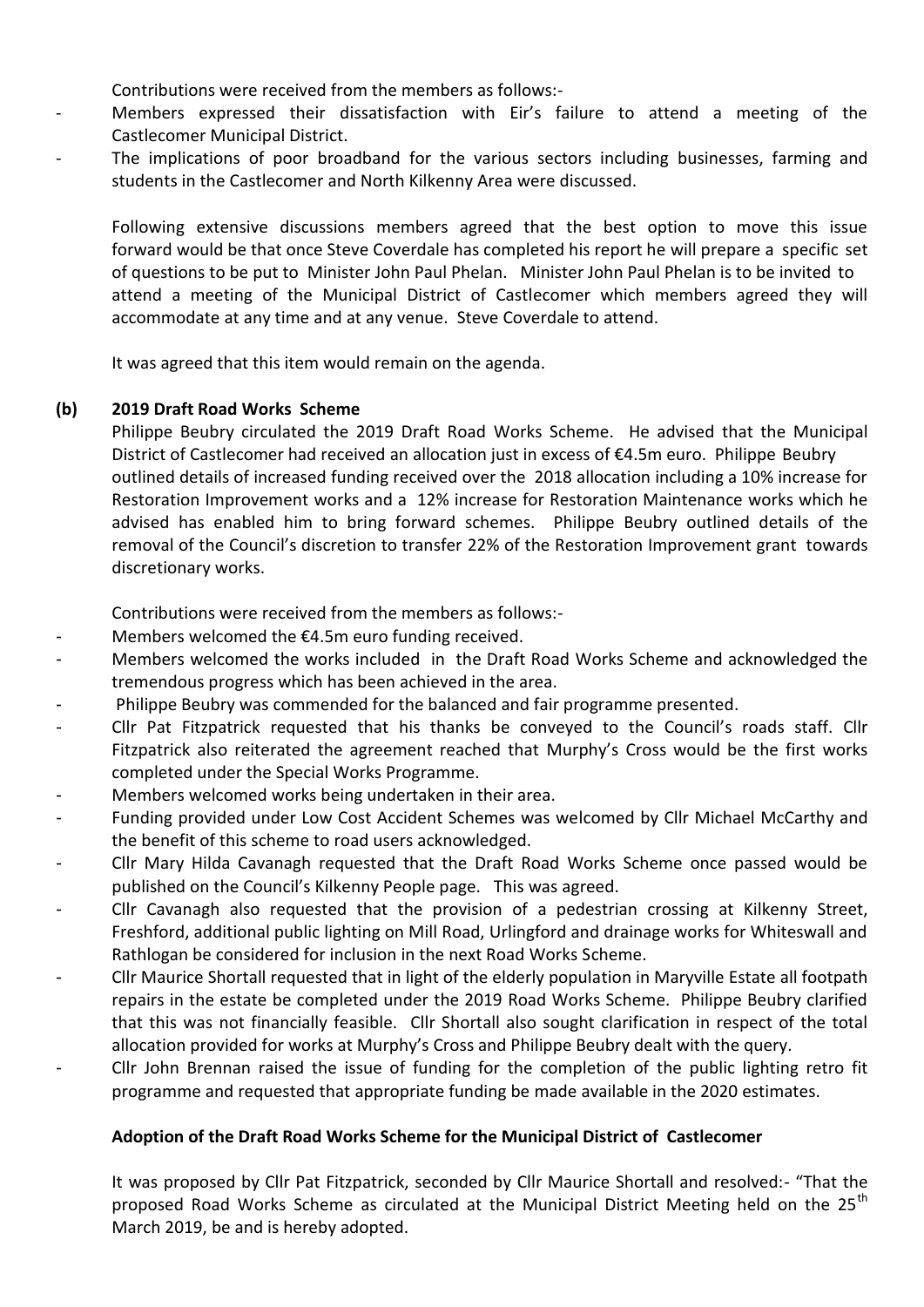# **(c) Public Participation Network – Margaret Whelan.**

Margaret Whelan, PPN Development Officer thanked the members for the opportunity afforded to her to attend today's Municipal District meeting. She outlined details of work completed since commencing her new role including the need for a greater focus on the Environment pillar of the PPN. Details of increased membership were outlined with 27 new groups having registered since January 2019. Margaret Whelan also highlighted that the PPN will be undertaking an election of local representatives following the Local Government Elections on the  $24<sup>th</sup>$  of May.

Mary Mulholland confirmed that there has been a huge increase in PPN membership.

## **(d) Update on Murphy's Cross, Goresbridge**

Cllr Maurice Shortall outlined details of a near road traffic accident which occurred on St Patrick's weekend. Philippe Beubry informed members that total funding of €50,000 is being provided in respect of Murphy's Cross comprising €30,000 under Low Cost Accident Schemes and €20,000 under Special Works.

# **3. Business prescribed by Statute, Standing Orders or Resolutions of the Council for transaction at such meeting.**

None

## **4. Other business set forth in the Notice convening the meeting. Items submitted by the members**

# **(a) Cllr John Brennan**

Items listed below were deferred to the April meeting.

- (i) Update on pedestrian bridge in Castlecomer.
- (ii) Safety measures outside Moneenroe National School.
- (iii) Progress report on Broadband delivery for Castlecomer.
- (iv) Village Renewal funding.
- (v) Village Plans / Local Area Plans.

## **(b) Cllr Mary Hilda Cavanagh**

Outstanding items below were deferred to the April meeting.

- (i) Danger at junction of Rathdowney Road and Canal Road, Johnstown.
- (ii) Cul de sac at Rathpatrick, Crosspatrick.
- (iii) Cutting back or topping of trees at Woodview, Freshford.
- (iv) Pedestrian crossing on Kilkenny Street, Freshford in the interest of safety.
- (v) Consideration of a double yellow line on the non residential side of Kilkenny Street, Freshford to prevent accidents.
- (vi) Branch library for Freshford.
- (vii) Update on Urlingford Fire Station. Cllr Cavanagh confirmed that she has received an update in advance of the meeting.
- (viii) Footpath for Freshford Road and Canal Road out of Johnstown.
- (ix) Work to prevent parking in gateway on slip road to M8, thus preventing 5 farmers from accessing their lands.

Cllr Cavanagh confirmed that the issue has been discussed with Philippe Beubry in advanace of the meeting.

- (x) Traffic control measures to prevent speeding on Rathdowney Road out of Johnstown.
- (xi) Water flowing on the Spa Road : gullies need to be opened.
- (xii) Broken footpaths in Johnstown Graveyard.